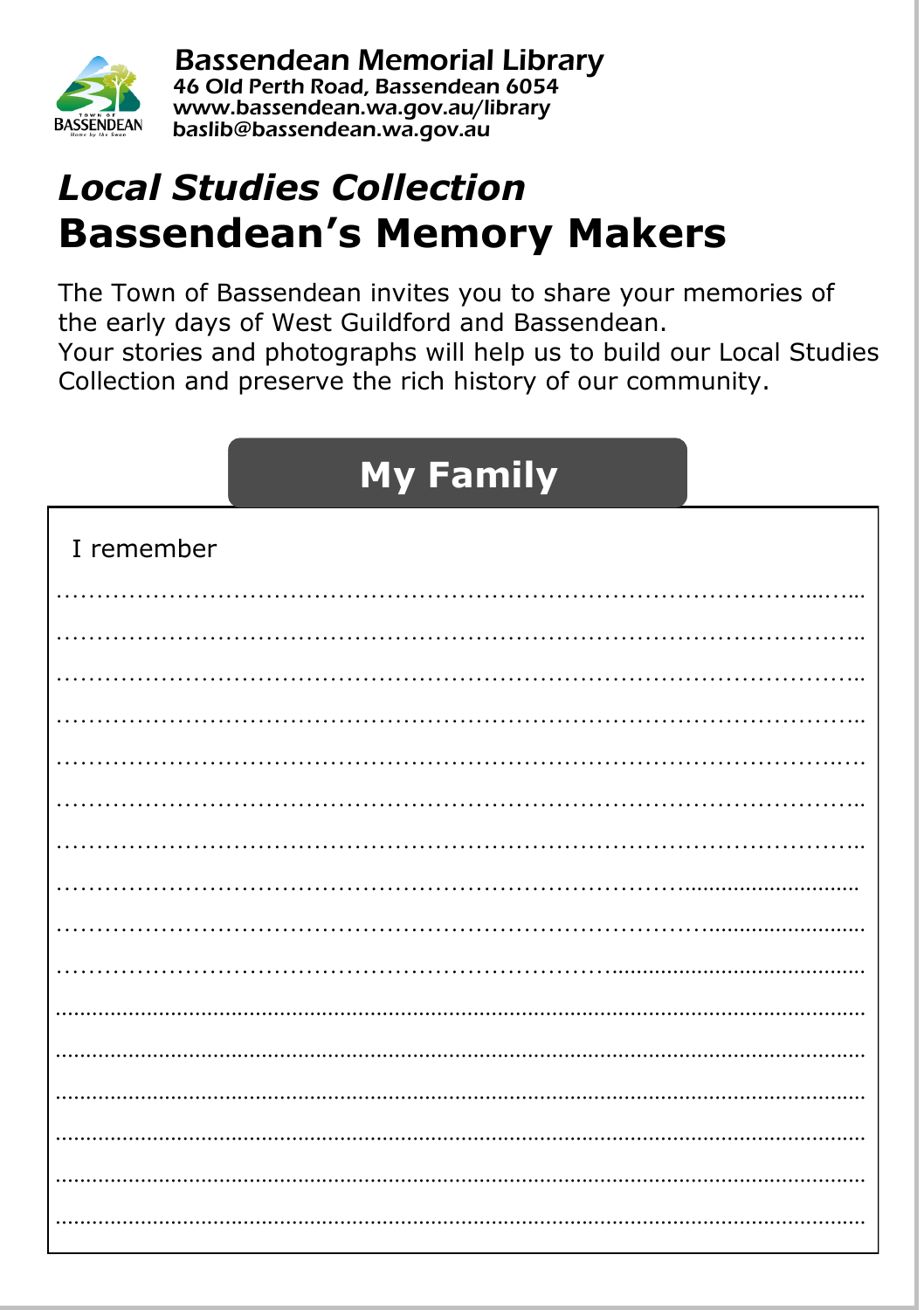# **Bassendean's Memory Makers**

|                                                                                                                                                  | <b>My Places</b>                                                                           |                                                                                                           |
|--------------------------------------------------------------------------------------------------------------------------------------------------|--------------------------------------------------------------------------------------------|-----------------------------------------------------------------------------------------------------------|
| <b>Prompts</b><br>How old were you?<br>What did you do here?<br>How did you get here?<br>What places or things do<br>you remember?<br>I remember | What year/s?<br>What did you bring<br>with you?<br>Who brought you here?<br>What was here? | • Bassendean<br>Estate<br>• Swan River<br>$\bullet$ BIC<br>• Bassendean<br>Oval<br>• Railway<br>• Schools |
|                                                                                                                                                  |                                                                                            |                                                                                                           |
|                                                                                                                                                  |                                                                                            |                                                                                                           |
|                                                                                                                                                  |                                                                                            |                                                                                                           |
|                                                                                                                                                  |                                                                                            |                                                                                                           |
|                                                                                                                                                  |                                                                                            |                                                                                                           |
|                                                                                                                                                  |                                                                                            |                                                                                                           |
|                                                                                                                                                  |                                                                                            |                                                                                                           |
|                                                                                                                                                  |                                                                                            |                                                                                                           |
|                                                                                                                                                  |                                                                                            |                                                                                                           |
|                                                                                                                                                  |                                                                                            |                                                                                                           |
|                                                                                                                                                  |                                                                                            |                                                                                                           |
|                                                                                                                                                  |                                                                                            |                                                                                                           |
|                                                                                                                                                  |                                                                                            |                                                                                                           |
|                                                                                                                                                  |                                                                                            |                                                                                                           |
|                                                                                                                                                  |                                                                                            |                                                                                                           |
|                                                                                                                                                  |                                                                                            |                                                                                                           |
|                                                                                                                                                  |                                                                                            |                                                                                                           |
|                                                                                                                                                  |                                                                                            |                                                                                                           |
|                                                                                                                                                  |                                                                                            |                                                                                                           |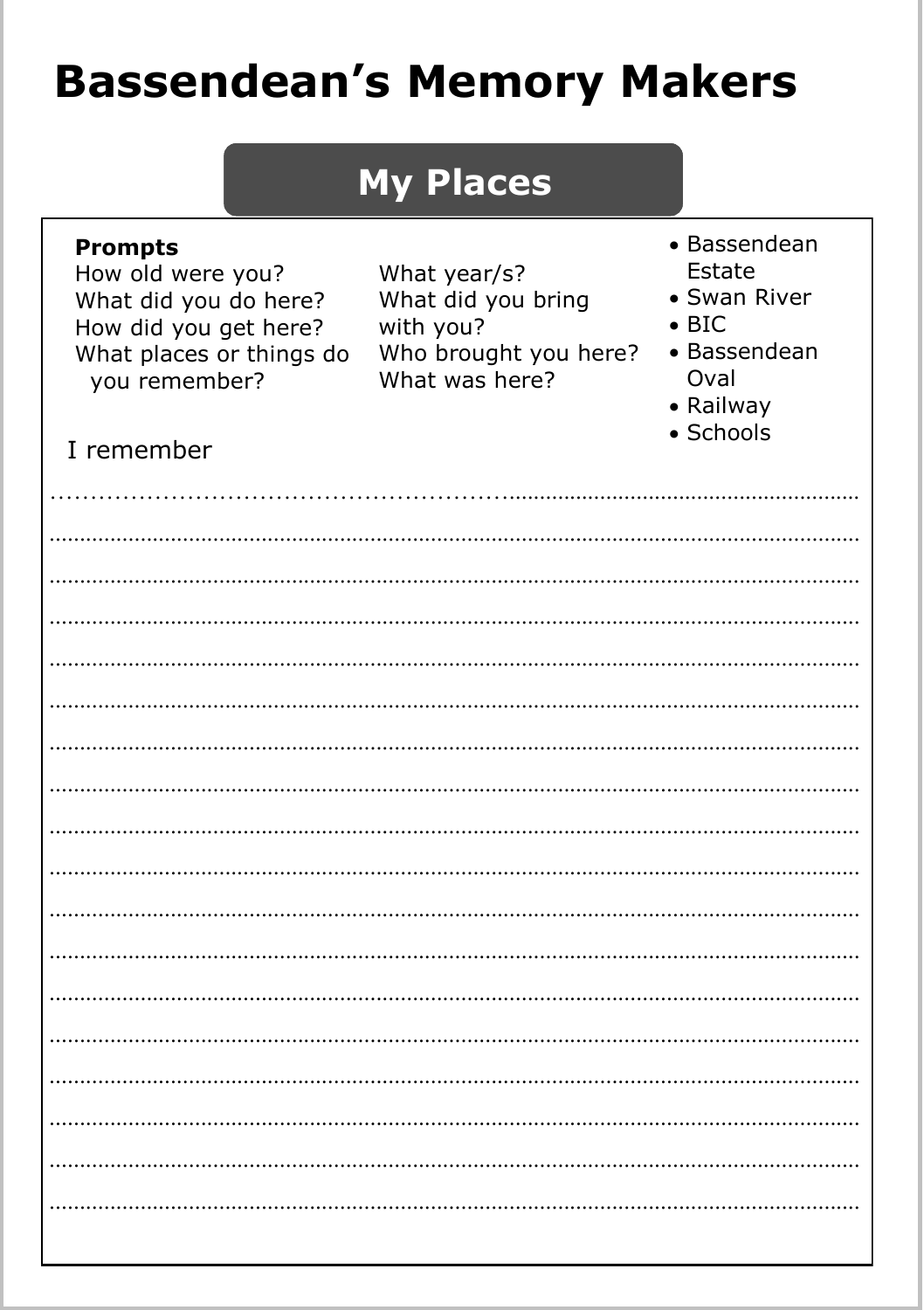

 $\ddotsc$ 

### **My People**

| <b>Prompts</b><br>How old were you?<br>Who were you with?<br>What year/s? |  | • Teachers<br>• School friends<br>• Neighbours<br>• Shopkeepers<br>• Community helpers |  |
|---------------------------------------------------------------------------|--|----------------------------------------------------------------------------------------|--|
| I remember                                                                |  |                                                                                        |  |
|                                                                           |  |                                                                                        |  |
|                                                                           |  |                                                                                        |  |
|                                                                           |  |                                                                                        |  |
|                                                                           |  |                                                                                        |  |
|                                                                           |  |                                                                                        |  |
|                                                                           |  |                                                                                        |  |
|                                                                           |  |                                                                                        |  |
|                                                                           |  |                                                                                        |  |
|                                                                           |  |                                                                                        |  |
|                                                                           |  |                                                                                        |  |
|                                                                           |  |                                                                                        |  |
|                                                                           |  |                                                                                        |  |
|                                                                           |  |                                                                                        |  |
|                                                                           |  |                                                                                        |  |
|                                                                           |  |                                                                                        |  |
|                                                                           |  |                                                                                        |  |